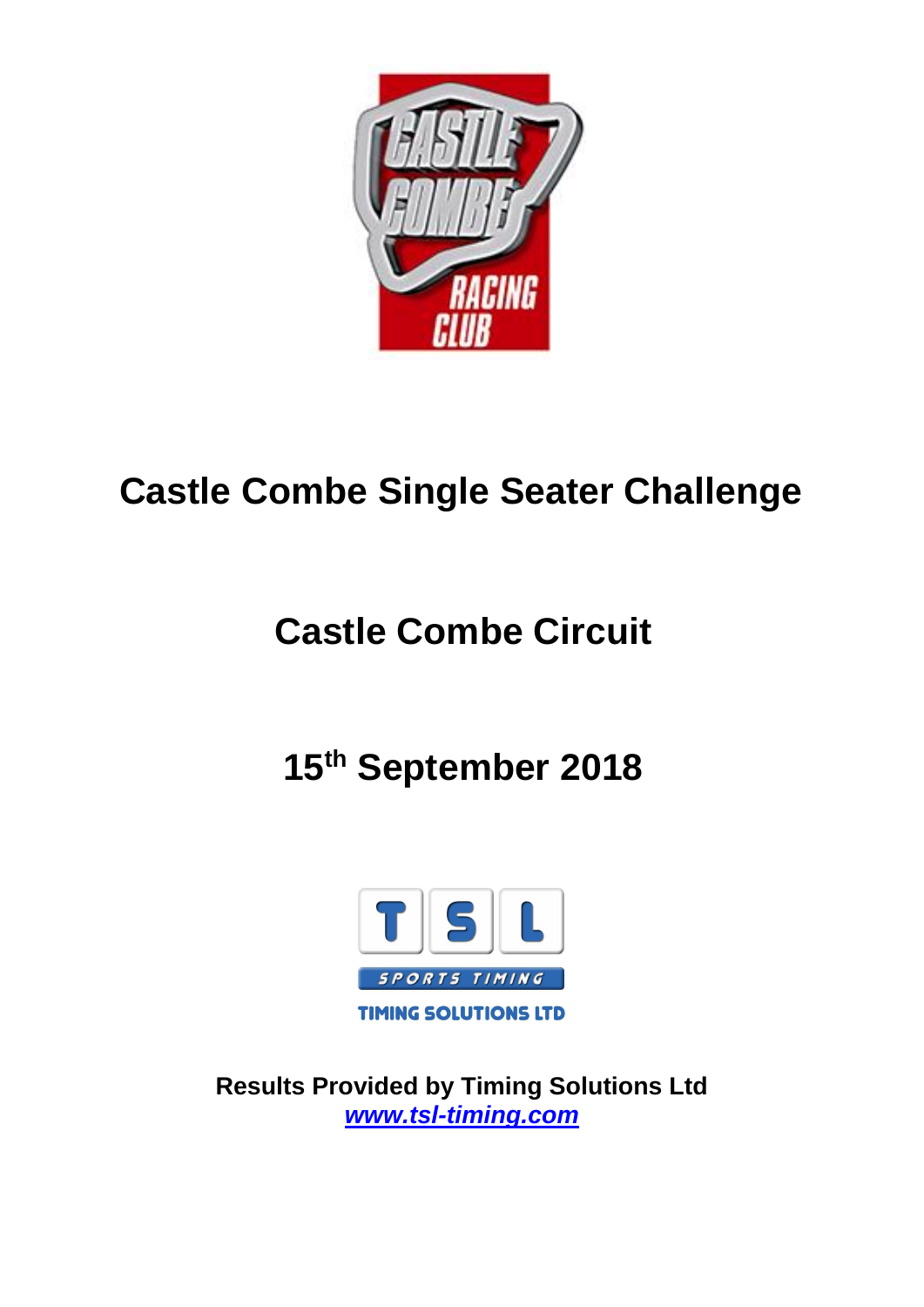## **CCRC Single Seater Challenge QUALIFYING - RACE 10 - CLASSIFICATION**

| POS. | NO         | CL            | PIC NAME                  | <b>ENTRY</b>                | TIME     | ON             | LAPS | <b>GAP</b> | <b>DIFF</b> | <b>MPH</b> |
|------|------------|---------------|---------------------------|-----------------------------|----------|----------------|------|------------|-------------|------------|
|      | 24         | A             | <b>Robin DAWE</b>         | Toms Toyota 036 2000        | 1:05.910 | 5              |      |            |             | 101.04     |
| 2    |            | $\mathsf{D}$  | <b>Geoff FERN</b>         | Dallara Hyabusa 1400        | 1:07.257 | 8              | 13   | 1.347      | .347        | 99.02      |
| 3    | 85         | A             | 2 James DREW- WILLIAMS    | Lola 04 2000                | 1:07.804 | 9              | 13   | 1.894      | 0.547       | 98.22      |
| 4    | 6.         | A             | 3 Peter VENN              | Van Diemen RF00 2000        | 1:08.980 | 5              | 11   | 3.070      | 1.176       | 96.55      |
| 5    | 99         | -B            | <sup>1</sup> Nigel DAVERS | Mygale 1800                 | 1:09.102 | 9              | 9    | 3.192      | 0.122       | 96.37      |
| 6    | 117 $^*$ A |               | 4 Chris LORD              | Van Diemen RF 82 2000       | 1:11.741 | 11             | 12   | 5.831      | 2.639       | 92.83      |
|      | 28         | $\mathcal{C}$ | 1 Tom HAWKINS             | Ray GR11 1600               | 1:12.546 | $\overline{7}$ | 11   | 6.636      | 0.805       | 91.80      |
| 8    | 198        | A             | 5 Rodney TOFT             | Van Diemen RF82 2000        | 1:14.054 | 8              | 12   | 8.144      | .508        | 89.93      |
| 9    | 11         | B             | 2 Rachel LOVETT           | Swift SC99Z                 | 1:14.778 | 6              | 10   | 8.868      | 0.724       | 89.06      |
| 10   | 43         | A             | 6 Aaron BARRON            | Formula Vauxhall Lotus 2000 | 1:15.762 | 4              | 6    | 9.852      | 0.984       | 87.90      |
| 11   | 61         | C.            | 2 John HARE               | Van Diemen RF88 1600        | 1:26.559 | 5              | 9    | 20.649     | 10.797      | 76.94      |

**\*Car No 117 - Transponder intermittent - Please check.**

| Weather / Track: Bright / Dry<br>These results are provisional until the conclusion of any judicial and technical matters. |             | Castle Combe<br>Circuit Length $= 1.8500$ miles<br>Start: 11:09 Flag 11:24 End: 11:26 |
|----------------------------------------------------------------------------------------------------------------------------|-------------|---------------------------------------------------------------------------------------|
| Clerk Of Course:                                                                                                           | Timekeeper: |                                                                                       |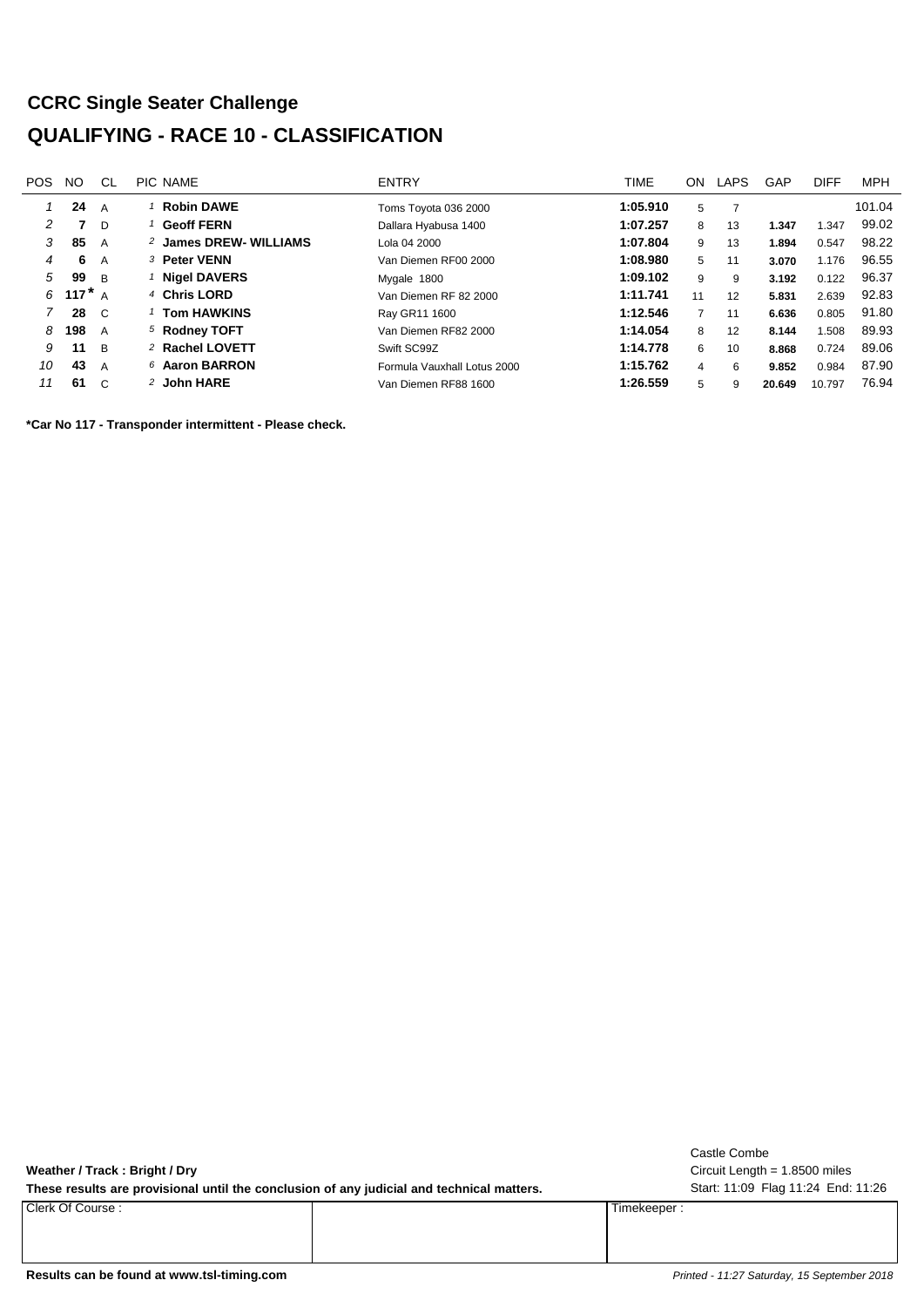#### **CCRC Single Seater Challenge QUALIFYING - RACE 10 - LAP ANALYSIS**

DIFF = Difference To Personal Best Lap

| P1             | 24 Robin DAWE              |                |                |                              |
|----------------|----------------------------|----------------|----------------|------------------------------|
| LAP            | <b>LAP TIME</b>            | <b>DIFF</b>    | MPH            | <b>TIME OF DAY</b>           |
| $1 -$          | 1:34.263                   | 28.353         | 70.65          | 11:11:47.607                 |
| 2 -            | 1:11.236                   | 5.326          | 93.49          | 11:12:58.843                 |
| 3 -            | 1:08.754                   | 2.844          | 96.86          | 11:14:07.597                 |
| 4 -            | 1:06.888                   | 0.978          | 99.56          | 11:15:14.485                 |
| $5 -$          | 1:05.910(1)                |                | 101.04         | 11:16:20.395                 |
| 6 -            | 1:06.728<br>(3)            | 0.818          | 99.80          | 11:17:27.123                 |
| 7 -            | 1:06.310(2)                | 0.400          | 100.43         | 11:18:33.433                 |
| P <sub>2</sub> | <b>7 Geoff FERN</b>        |                |                |                              |
| LAP            | <b>LAP TIME</b>            | <b>DIFF</b>    | MPH            | TIME OF DAY                  |
| 1 -            | 1:34.496                   | 27.239         | 70.47          | 11:12:03.694                 |
| $2 -$          | 1:11.628                   | 4.371          | 92.98          | 11:13:15.322                 |
| 3 -<br>4 -     | 1:10.968<br>1:09.293       | 3.711<br>2.036 | 93.84<br>96.11 | 11:14:26.290<br>11:15:35.583 |
| 5 -            | 1:09.751                   | 2.494          | 95.48          | 11:16:45.334                 |
| 6 -            | 1:08.891                   | 1.634          | 96.67          | 11:17:54.225                 |
| $7 -$          | 1:10.689                   | 3.432          | 94.21          | 11:19:04.914                 |
| 8 -            | 1:07.257(1)                |                | 99.02          | 11:20:12.171                 |
| 9 -            | 1:07.434<br>(2)            | 0.177          | 98.76          | 11:21:19.605                 |
| 10 -           | 1:08.180<br>(3)            | 0.923          | 97.68          | 11:22:27.785                 |
| $11 -$         | 1:09.829                   | 2.572          | 95.37          | 11:23:37.614                 |
| $12 -$         | 1:10.501                   | 3.244          | 94.46          | 11:24:48.115                 |
| 13 -           | 1:08.809                   | 1.552          | 96.79          | 11:25:56.924                 |
| P <sub>3</sub> | 85 James DREW- WILLIAMS    |                |                |                              |
| LAP            | <b>LAP TIME</b>            | <b>DIFF</b>    | MPH            | TIME OF DAY                  |
| 1 -            | 1:31.762                   | 23.958         | 72.57          | 11:11:00.874                 |
| 2 -            | 1:11.605                   | 3.801          | 93.01          | 11:12:12.479                 |
| 3 -            | 1:10.353                   | 2.549          | 94.66          | 11:13:22.832                 |
| 4 -            | 1:18.416                   | 10.612         | 84.93          | 11:14:41.248                 |
| 5 -            | 1:09.651                   | 1.847          | 95.62          | 11:15:50.899                 |
| 6 -<br>$7 -$   | 1:09.303                   | 1.499          | 96.10          | 11:17:00.202<br>11:18:09.700 |
| 8 -            | 1:09.498<br>1:08.736       | 1.694<br>0.932 | 95.83<br>96.89 | 11:19:18.436                 |
| 9 -            | 1:07.804(1)                |                | 98.22          | 11:20:26.240                 |
| 10 -           | 1:14.615                   | 6.811          | 89.25          | 11:21:40.855                 |
| 11 -           | $1:08.532$ (3)             | 0.728          | 97.18          | 11:22:49.387                 |
| $12 -$         | 1:07.858<br>(2)            | 0.054          | 98.14          | 11:23:57.245                 |
| $13 -$         | 1:09.019                   | 1.215          | 96.49          | 11:25:06.264                 |
| P4             | <b>6 Peter VENN</b>        |                |                |                              |
| LAP            | <b>LAP TIME</b>            | DIFF           | MPH            | TIME OF DAY                  |
| $1 -$          | 1:14.953                   | 5.973          | 88.85          | 11:11:55.060                 |
| 2 -            | 1:12.339                   | 3.359          | 92.06          | 11:13:07.399                 |
| 3 -            | 1:09.504                   | 0.524          | 95.82          | 11:14:16.903                 |
| 4 -            | 1:09.008<br>(2)            | 0.028          | 96.51          | 11:15:25.911                 |
| 5 -            | 1:08.980 (1)               |                | 96.55          | 11:16:34.891                 |
| 6 -            | 1:09.413                   | 0.433          | 95.94          | 11:17:44.304                 |
| 7 -<br>8 -     | 1:09.568<br>$1:09.017$ (3) | 0.588          | 95.73          | 11:18:53.872                 |
| 9 -            | 1:09.138                   | 0.037<br>0.158 | 96.49<br>96.32 | 11:20:02.889<br>11:21:12.027 |
| $10 -$         | 1:09.954                   | 0.974          | 95.20          | 11:22:21.981                 |
| 11 -           | 1:09.151                   | 0.171          | 96.31          | 11:23:31.132                 |
| P5             | 99 Nigel DAVERS            |                |                |                              |
| LAP            | LAP TIME                   | DIFF           | MPH            | TIME OF DAY                  |
| 1 -            | 1:35.622                   | 26.520         | 69.64          | 11:12:00.073                 |
| $2 -$          | 1:13.290                   | 4.188          | 90.87          | 11:13:13.363                 |

**Weather / Track : Bright / Dry**

#### DIFF = Difference To Personal Best Lap 3 - 1:11.328 2.226 93.37 11:14:24.691<br>4 - 1:11.334 2.232 93.36 11:15:36.025 4 - 1:11.334 2.232 93.36 11:15:36.025<br>5 - 1:10.824 1.722 94.03 11:16:46.849 11:16:46.849 6 - 1:09.747 (2) 0.645 95.48 11:17:56.596<br>7 - 1:10.300 (3) 1.198 94.73 11:19:06.896 7 - 1:10.300 **(3)**<br>8 - 1:10.402 8 - 1:10.402 1.300 11:20:17.298 94.60

| 9 -            | 1:09.102(1)                |             | 96.37      | 11:21:26.400 |
|----------------|----------------------------|-------------|------------|--------------|
| P <sub>6</sub> | 117 Chris LORD             |             |            |              |
| LAP            | <b>LAP TIME</b>            | DIFF        | MPH        | TIME OF DAY  |
| 1 -            | 1:33.872                   | 22.131      | 70.94      | 11:12:04.716 |
| $2-$           | 1:13.518                   | 1.777       | 90.59      | 11:13:18.234 |
| 3 -            | 1:13.379                   | 1.638       | 90.76      | 11:14:31.613 |
| $4 -$          | 1:12.844                   | 1.103       | 91.42      | 11:15:44.457 |
| 5 -            | 1:14.431                   | 2.690       | 89.47      | 11:16:58.888 |
| 6 -            | 1:13.016                   | 1.275       | 91.21      | 11:18:11.904 |
| $7 -$          | 1:12.655                   | 0.914       | 91.66      | 11:19:24.559 |
| 8 -            | 1:12.785                   | 1.044       | 91.50      | 11:20:37.344 |
| 9 -            | 1:12.103(3)                | 0.362       | 92.36      | 11:21:49.447 |
| $10 -$         | 1:12.311                   | 0.570       | 92.10      | 11:23:01.758 |
| $11 -$         | 1:11.741(1)                |             | 92.83      | 11:24:13.499 |
| $12 -$         | $1:11.817$ (2)             | 0.076       | 92.73      | 11:25:25.316 |
| P7             | <b>28 Tom HAWKINS</b>      |             |            |              |
| LAP            | <b>LAP TIME</b>            | DIFF        | <b>MPH</b> | TIME OF DAY  |
| 1 -            | 1:36.781                   | 24.235      | 68.81      | 11:11:28.596 |
| $2-$           | 1:13.634                   | 1.088       | 90.44      | 11:12:42.230 |
| 3 -            | 1:13.446                   | 0.900       | 90.67      | 11:13:55.676 |
| $4 -$          | 1:12.861                   | 0.315       | 91.40      | 11:15:08.537 |
| 5 -            | 1:12.845                   | 0.299       | 91.42      | 11:16:21.382 |
| 6 -            | 1:13.391                   | 0.845       | 90.74      | 11:17:34.773 |
| 7 -            | 1:12.546(1)                |             | 91.80      | 11:18:47.319 |
| 8 -            | 1:12.830(3)                | 0.284       | 91.44      | 11:20:00.149 |
| 9 -            | 1:13.486                   | 0.940       | 90.62      | 11:21:13.635 |
| $10 -$         | $1:12.683$ (2)             | 0.137       | 91.63      | 11:22:26.318 |
| 11 -           | 1:13.576                   | 1.030       | 90.51      | 11:23:39.894 |
| P8             | 198 Rodney TOFT            |             |            |              |
| LAP            | <b>LAP TIME</b>            | <b>DIFF</b> | MPH        | TIME OF DAY  |
| 1 -            | 1:34.809                   | 20.755      | 70.24      | 11:11:54.364 |
| 2 -            | 1:17.625                   | 3.571       | 85.79      | 11:13:11.989 |
| 3 -            | 1:16.599                   | 2.545       | 86.94      | 11:14:28.588 |
| 4 -            | 1:15.312                   | 1.258       | 88.43      | 11:15:43.900 |
| 5 -            | 1:15.664                   | 1.610       | 88.02      | 11:16:59.564 |
| 6 -            | 1:15.359                   | 1.305       | 88.37      | 11:18:14.923 |
| 7 -            | $1:14.365$ (3)             | 0.311       | 89.55      | 11:19:29.288 |
| 8 -            | 1:14.054(1)                |             | 89.93      | 11:20:43.342 |
| 9 -            | 1:14.446                   | 0.392       | 89.46      | 11:21:57.788 |
| $10 -$         | 1:14.576                   | 0.522       | 89.30      | 11:23:12.364 |
| 11 -           | $1:14.094$ (2)             | 0.040       | 89.88      | 11:24:26.458 |
| $12 -$         | 1:14.573                   | 0.519       | 89.30      | 11:25:41.031 |
| P9             | <b>Rachel LOVETT</b><br>11 |             |            |              |
| LAP            | <b>LAP TIME</b>            | <b>DIFF</b> | MPH        | TIME OF DAY  |
| 1 -            | 1:51.115                   | 36.337      | 59.93      | 11:11:41.301 |
| 2 -            | 1:21.192                   | 6.414       | 82.02      | 11:13:02.493 |
| 3 -            | 1:16.688                   | 1.910       | 86.84      | 11:14:19.181 |
| 4 -            | $1:16.185$ (3)             | 1.407       | 87.41      | 11:15:35.366 |
| 5 -            | 1:17.905                   | 3.127       | 85.48      | 11:16:53.271 |

Castle Combe

*6 - 1:14.778 11:18:08.049* **(1)** *89.06*

Start: 11:09 Flag 11:24 End: 11:26 Circuit Length = 1.8500 miles

11:19:26.623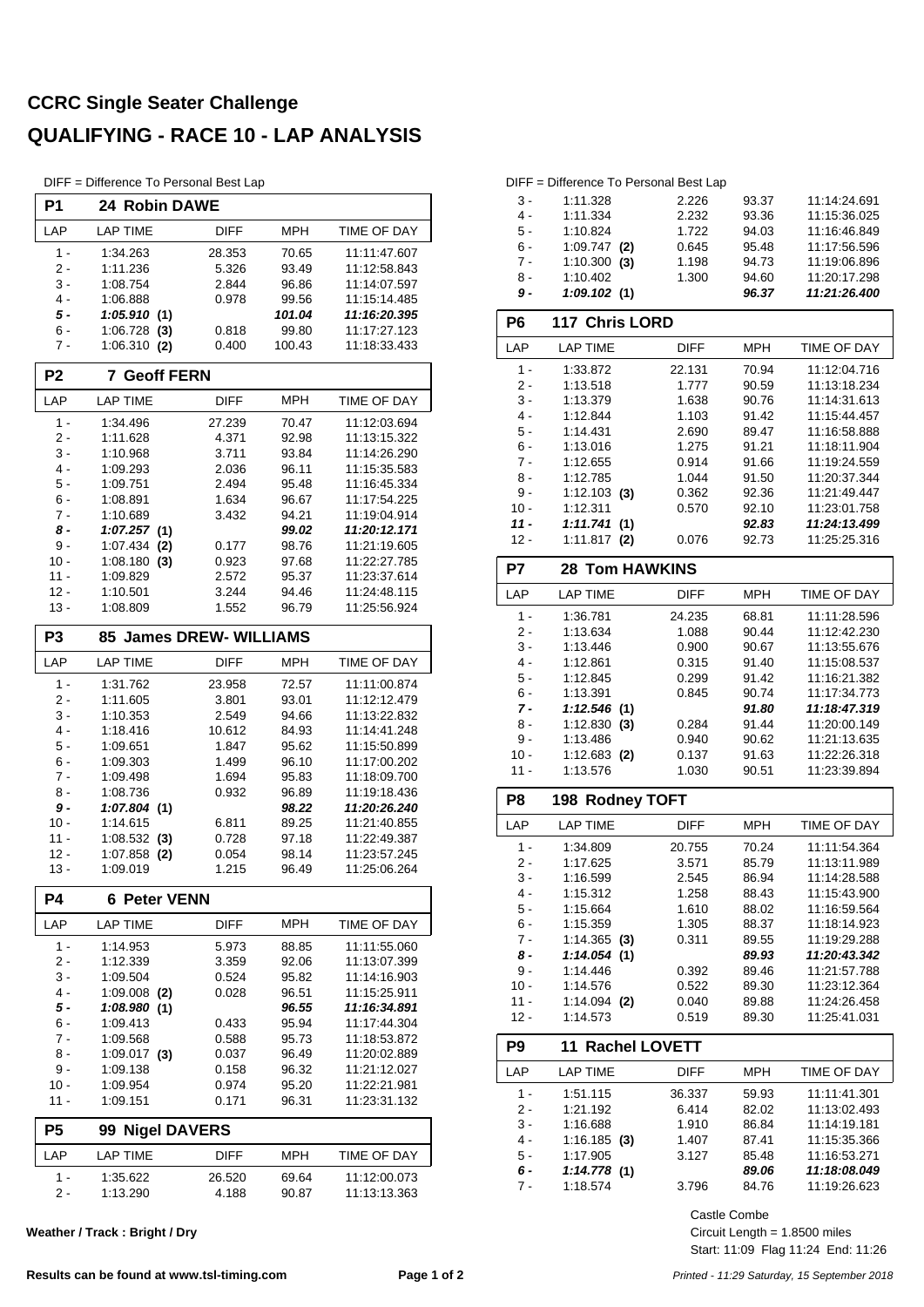### **CCRC Single Seater Challenge QUALIFYING - RACE 10 - LAP ANALYSIS**

|            | DIFF = Difference To Personal Best Lap |             |            |              |
|------------|----------------------------------------|-------------|------------|--------------|
| 8 -        | $1:15.352$ (2)                         | 0.574       | 88.38      | 11:20:41.975 |
| $9 -$      | 1:27.606                               | 12.828      | 76.02      | 11:22:09.581 |
| $10 -$     | 1:16.747                               | 1.969       | 86.77      | 11:23:26.328 |
| <b>P10</b> | <b>43 Aaron BARRON</b>                 |             |            |              |
| LAP        | <b>LAP TIME</b>                        | <b>DIFF</b> | <b>MPH</b> | TIME OF DAY  |
| $1 -$      | 1:36.556                               | 20.794      | 68.97      | 11:11:36.530 |
| $2 -$      | 1:16.053(3)                            | 0.291       | 87.57      | 11:12:52.583 |
| $3 -$      | 1:16.692                               | 0.930       | 86.84      | 11:14:09.275 |
| $4 -$      | 1:15.762(1)                            |             | 87.90      | 11:15:25.037 |
| 5 -        | 1:16.484                               | 0.722       | 87.07      | 11:16:41.521 |
| $6 -$      | $1:15.913$ (2)                         | 0.151       | 87.73      | 11:17:57.434 |
|            |                                        |             |            |              |
| <b>P11</b> | 61 John HARE                           |             |            |              |
| LAP        | <b>LAP TIME</b>                        | <b>DIFF</b> | <b>MPH</b> | TIME OF DAY  |
| $1 -$      | 1:44.084                               | 17.525      | 63.98      | 11:11:49.152 |
| 2 -        | $1:27.536$ (3)                         | 0.977       | 76.08      | 11:13:16.688 |
| $3 -$      | 1:30.805                               | 4.246       | 73.34      | 11:14:47.493 |
| $4 -$      | 1:30.071                               | 3.512       | 73.94      | 11:16:17.564 |
| 5 -        | 1:26.559(1)                            |             | 76.94      | 11:17:44.123 |
| $6 -$      | 1:29.626                               | 3.067       | 74.30      | 11:19:13.749 |
| $7 -$      | 1:27.926                               | 1.367       | 75.74      | 11:20:41.675 |
| 8 -        | 1:29.554                               | 2.995       | 74.36      | 11:22:11.229 |

Start: 11:09 Flag 11:24 End: 11:26 Circuit Length = 1.8500 miles Castle Combe

**Weather / Track : Bright / Dry**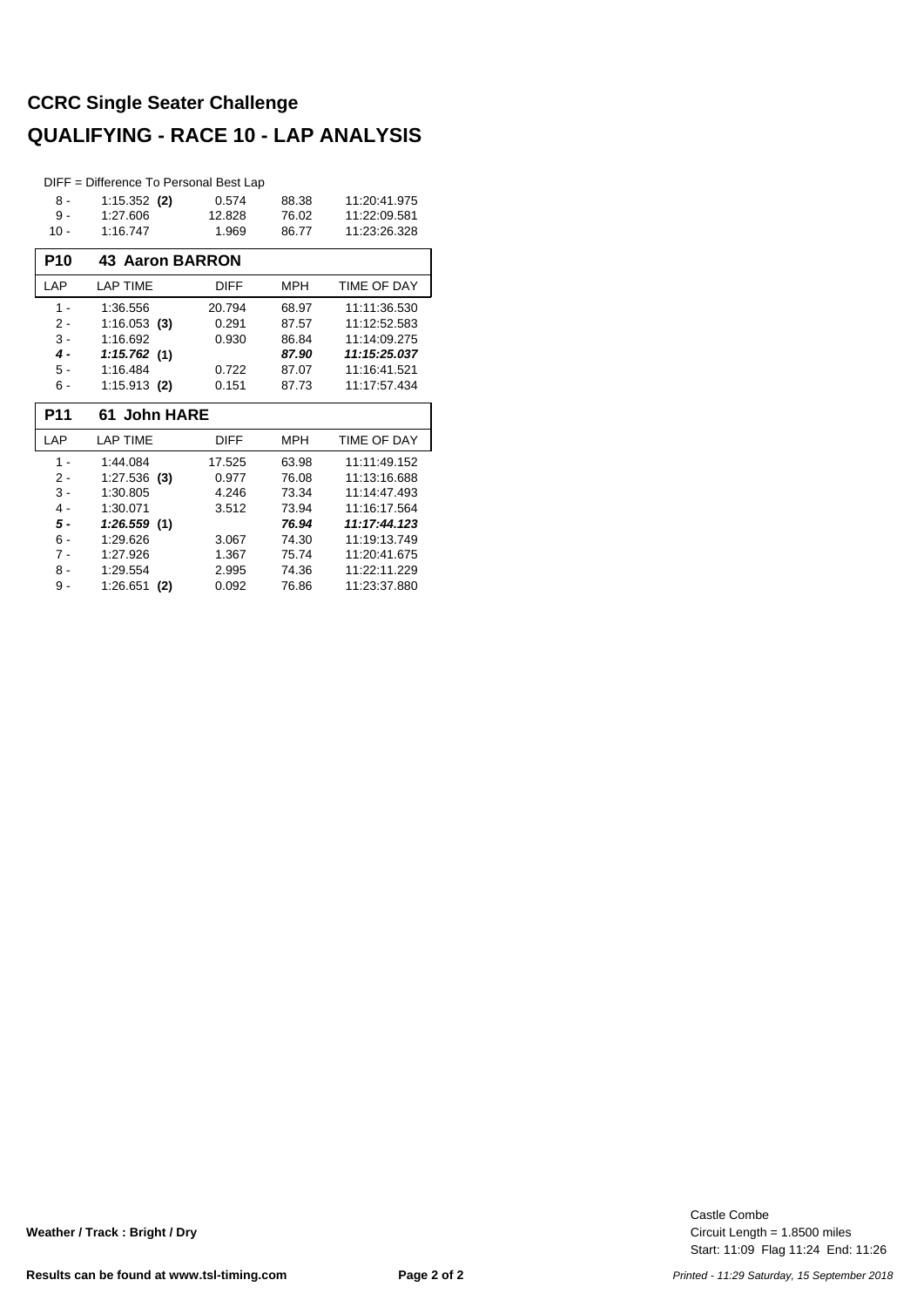#### **CCRC Single Seater Challenge RACE 10 - GRID (15 minutes)**



**These results are provisional until the conclusion of any judicial and technical matters.**

Clerk Of Course : Timekeeper :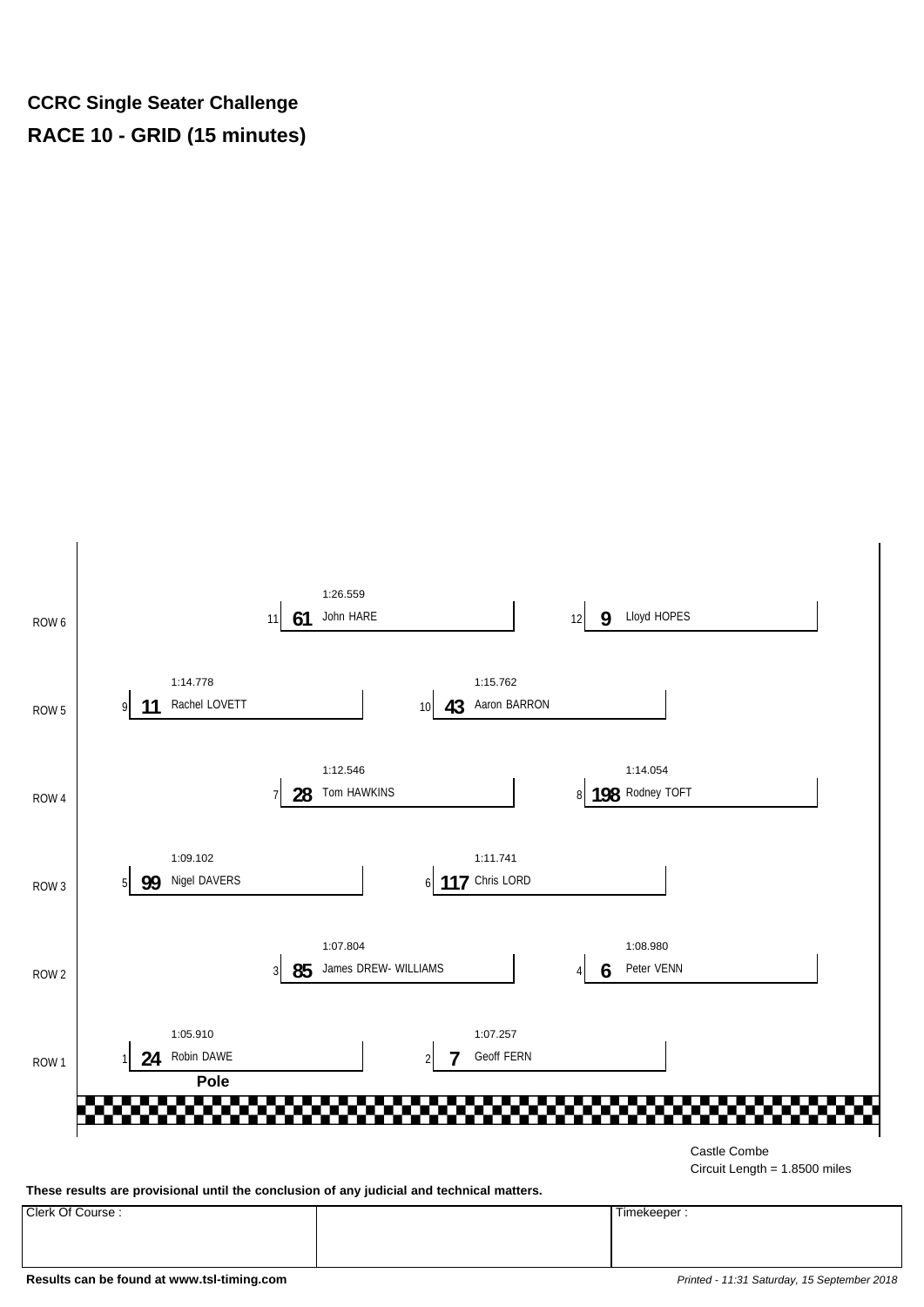# **CCRC Single Seater Challenge RACE 10 - CLASSIFICATION**

| <b>POS</b> | NO. | CL. | PIC NAME             | <b>ENTRY</b>                | <b>LAPS</b>  | <b>TIME</b> | GAP      | <b>DIFF</b> | <b>MPH</b> | <b>BEST</b> | ON             |
|------------|-----|-----|----------------------|-----------------------------|--------------|-------------|----------|-------------|------------|-------------|----------------|
|            | 85  | A   | James DREW- WILLIAMS | Lola 04 2000                | 14           | 15:55.329   |          |             | 97.60      | 1:05.992    | - 6            |
| 2          | 6   | A   | 2 Peter VENN         | Van Diemen RF00 2000        | 14           | 16:30.017   | 34.688   | 34.688      | 94.18      | 1:08.765    | - 3            |
| 3          | 117 | A   | 3 Chris LORD         | Van Diemen RF 82 2000       | 14           | 17:02.455   | 1:07.126 | 32.438      | 91.19      | 1:11.504    | 11             |
| 4          | 43  | A   | 4 Aaron BARRON       | Formula Vauxhall Lotus 2000 | 14           | 17:06.033   | 1:10.704 | 3.578       | 90.87      | 1:11.968    | 11             |
| 5          | 198 | A   | 5 Rodney TOFT        | Van Diemen RF82 2000        | 13           | 16:06.934   | 1 Lap    | 1 Lap       | 89.54      | 1:13.349    | - 12           |
| 6          | 28  | C   | 1 Tom HAWKINS        | Ray GR11 1600               | 13           | 16:07.515   | 1 Lap    | 0.581       | 89.48      | 1:13.397    | -12            |
| 7          | 11  | B   | 1 Rachel LOVETT      | Swift SC99Z                 | 12           | 17:34.943   | 2 Laps   | 1 Lap       | 75.75      | 1:19.582    | $\overline{2}$ |
|            |     |     |                      | <b>NOT CLASSIFIED</b>       |              |             |          |             |            |             |                |
| <b>DNF</b> |     | D   | <b>Geoff FERN</b>    | Dallara Hyabusa 1400        | 7            | 7:54.381    | 7 Laps   | 5 Laps      | 98.27      | 1:05.994    | 7              |
| <b>DNF</b> | 61  | C   | <b>John HARE</b>     | Van Diemen RF88 1600        | 0            |             |          |             |            |             |                |
|            |     |     |                      | <b>FASTEST LAP</b>          |              |             |          |             |            |             |                |
|            | 85  | A   | James DREW- WILLIAMS | Lola 04 2000                | 6            | 1:05.992    |          | 100.92 mph  |            | 162.41 kph  |                |
|            |     | D   | <b>Geoff FERN</b>    | Dallara Hyabusa 1400        | 7            | 1:05.994    |          | 100.91 mph  |            | 162.41 kph  |                |
|            | 28  | C   | Tom HAWKINS          | Ray GR11 1600               | 12           | 1:13.397    |          | 90.73 mph   |            | 146.03 kph  |                |
|            | 11  | B   | Rachel LOVETT        | Swift SC99Z                 | $\mathbf{2}$ | 1:19.582    |          | 83.68 mph   |            | 134.68 kph  |                |

| Weather / Track: Bright / Dry                                                             |             | Castle Combe<br>Circuit Length = $1.8500$ miles |
|-------------------------------------------------------------------------------------------|-------------|-------------------------------------------------|
| These results are provisional until the conclusion of any judicial and technical matters. |             | Start: 17:40 Flag 17:56 End: 17:58              |
| Clerk Of Course:                                                                          | Timekeeper: |                                                 |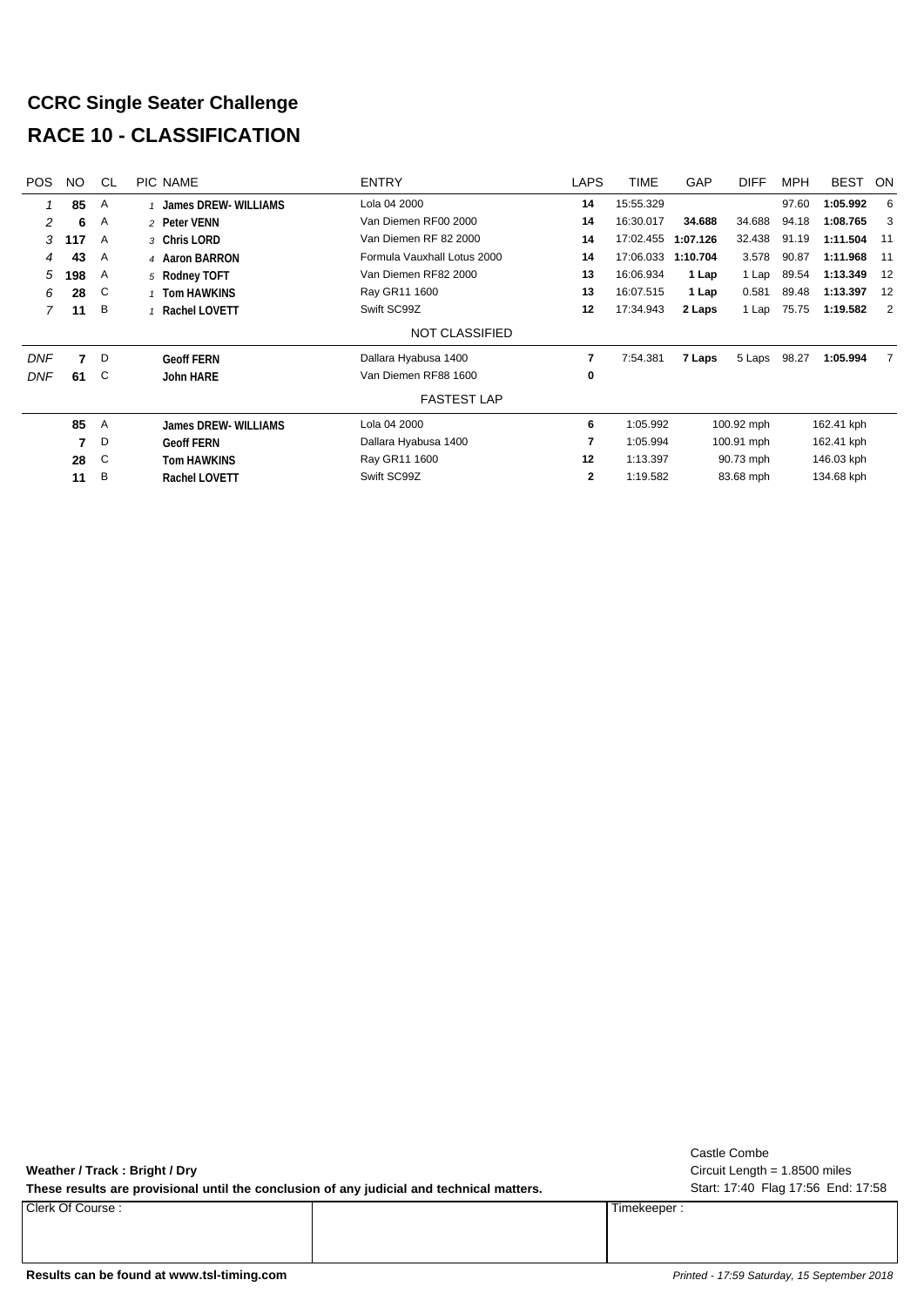# **CCRC Single Seater Challenge RACE 10 - LAP CHART**

| LAP <sub>1</sub> |               | @17:41:58.957 | LAP 2 |               | @17:43:06.360 | LAP <sub>3</sub> |               | @17:44:12.807 |           | LAP <sub>4</sub> | @17:45:19.295 | LAP <sub>5</sub> |               | @17:46:26.208 |
|------------------|---------------|---------------|-------|---------------|---------------|------------------|---------------|---------------|-----------|------------------|---------------|------------------|---------------|---------------|
| NO               | <b>BEHIND</b> | LAP TIME      | NO    | <b>BEHIND</b> | LAP TIME      | NO               | <b>BEHIND</b> | LAP TIME      | <b>NO</b> | <b>BEHIND</b>    | LAP TIME      | NO               | <b>BEHIND</b> | LAP TIME      |
|                  |               | 1:12.971      |       |               | 1:07.403      |                  |               | 1:06.447      |           |                  | 1:06.488      | 85               |               | 1:06.424      |
| 85               | 0.449         | 1:13.420      | 85    | 0.377         | 1:07.331      | 85               | 0.741         | 1:06.811      |           | 85<br>0.489      | 1:06.236      |                  | 0.933         | 1:07.846      |
| 6                | 4.190         | 1:17.161      | 6     | 5.937         | 1:09.150      | 6                | 8.255         | 1:08.765      |           | 11.050<br>6      | 1:09.283      | 6                | 13.166        | 1:09.029      |
| 117              | 6.062         | 1:19.033      | 117   | 11.302        | 1:12.643      | 43               | 18.290        | 1:12.791      |           | 43<br>24.141     | 1:12.339      | 43               | 30.040        | 1:12.812      |
| 43               | 6.796         | 1:19.767      | 43    | 11.946        | 1:12.553      | 117              | 18.913        | 1:14.058      | 117       | 25.259           | 1:12.834      | 117              | 30.648        | 1:12.302      |
| 198              | 7.843         | 1:20.814      | 198   | 13.916        | 1:13.476      | 198              | 20.871        | 1:13.402      | 198       | 28.169           | 1:13.786      | 198              | 35.121        | 1:13.865      |
| 28               | 8.286         | 1:21.257      | 28    | 14.803        | 1:13.920      | 28               | 22.384        | 1:14.028      |           | 29.788<br>28     | 1:13.892      | 28               | 36.473        | 1:13.598      |
| 11               | 15.184        | 1:28.155      | 11    | 27.363        | 1:19.582      | 11               | 43.272        | 1:22.356      |           | 1:00.506<br>11   | 1:23.722      |                  |               |               |

Start: 17:40 Flag 17:56 End: 17:58 Circuit Length = 1.8500 miles Castle Combe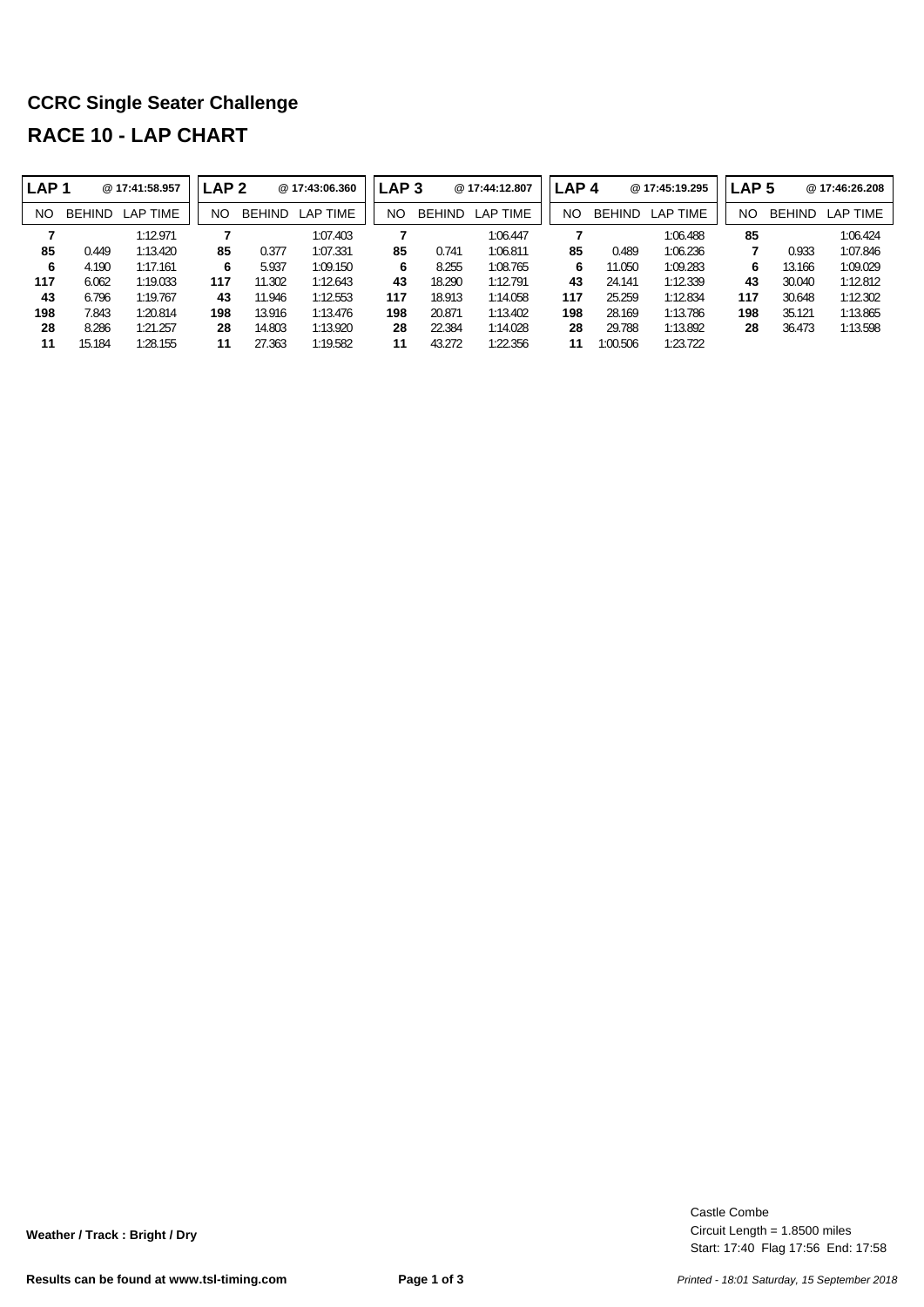# **CCRC Single Seater Challenge RACE 10 - LAP CHART**

51.493 1:13.584

44.257 1:13.776

| LAP <sub>6</sub> |               | @ 17:47:32.200 | LAP <sub>7</sub> |               | @17:48:38.548 | <b>LAP 8</b> |               | @17:49:44.926 | LAP 9 |               | @17:50:52.406 | <b>LAP 10</b> |               | @17:52:00.758 |
|------------------|---------------|----------------|------------------|---------------|---------------|--------------|---------------|---------------|-------|---------------|---------------|---------------|---------------|---------------|
| NO               | <b>BEHIND</b> | LAP TIME       | NO               | <b>BEHIND</b> | LAP TIME      | <b>NO</b>    | <b>BEHIND</b> | LAP TIME      | NO    | <b>BEHIND</b> | LAP TIME      | NO.           | <b>BEHIND</b> | LAP TIME      |
| 85               |               | 1:05.992       | 85               |               | 1:06.348      | 85           |               | 1:06.378      | 85    |               | 1:07.480      | 85            |               | 1:08.352      |
| 7                | 2.173         | 1:07.232       |                  | 1.819         | 1:05.994      | 6            | 27.471        | 1:11.864      | 6     | 30.398        | 1:10.407      | 11            | 2 Laps        | 1:27.715      |
| 11               | Lap           | 1:25.757       | 6                | 21.985        | 1:11.954      | 117          | 49.383        | 1:13.113      | 117   | 54.224        | 1:12.321      | 6             | 31.652        | 1:09.606      |
| 6                | 16.379        | 1:09.205       | 11               | Lap           | 1:25.845      | 43           | 50.052        | 1:14.246      | 43    | 55.049        | 1:12.477      | 117           | 57.761        | 1:11.889      |
| 43               | 36.073        | 1:12.025       | 43               | 42.184        | 1:12.459      | 11           | 1 Lap         | 1:30.052      | 198   | 1:05.408      | 1:15.064      | 43            | 58.885        | 1:12.188      |
| 117              | 36.858        | 1:12.202       | 117              | 42.648        | 1:12.138      | 198          | 57.824        | 1:13.863      | 28    | 1:05.707      | 1:14.271      |               |               |               |
| 198              | 42.853        | 1:13.724       | 198              | 50.339        | 1:13.834      | 28           | 58.916        | 1:13.801      |       |               |               |               |               |               |

Start: 17:40 Flag 17:56 End: 17:58 Circuit Length = 1.8500 miles Castle Combe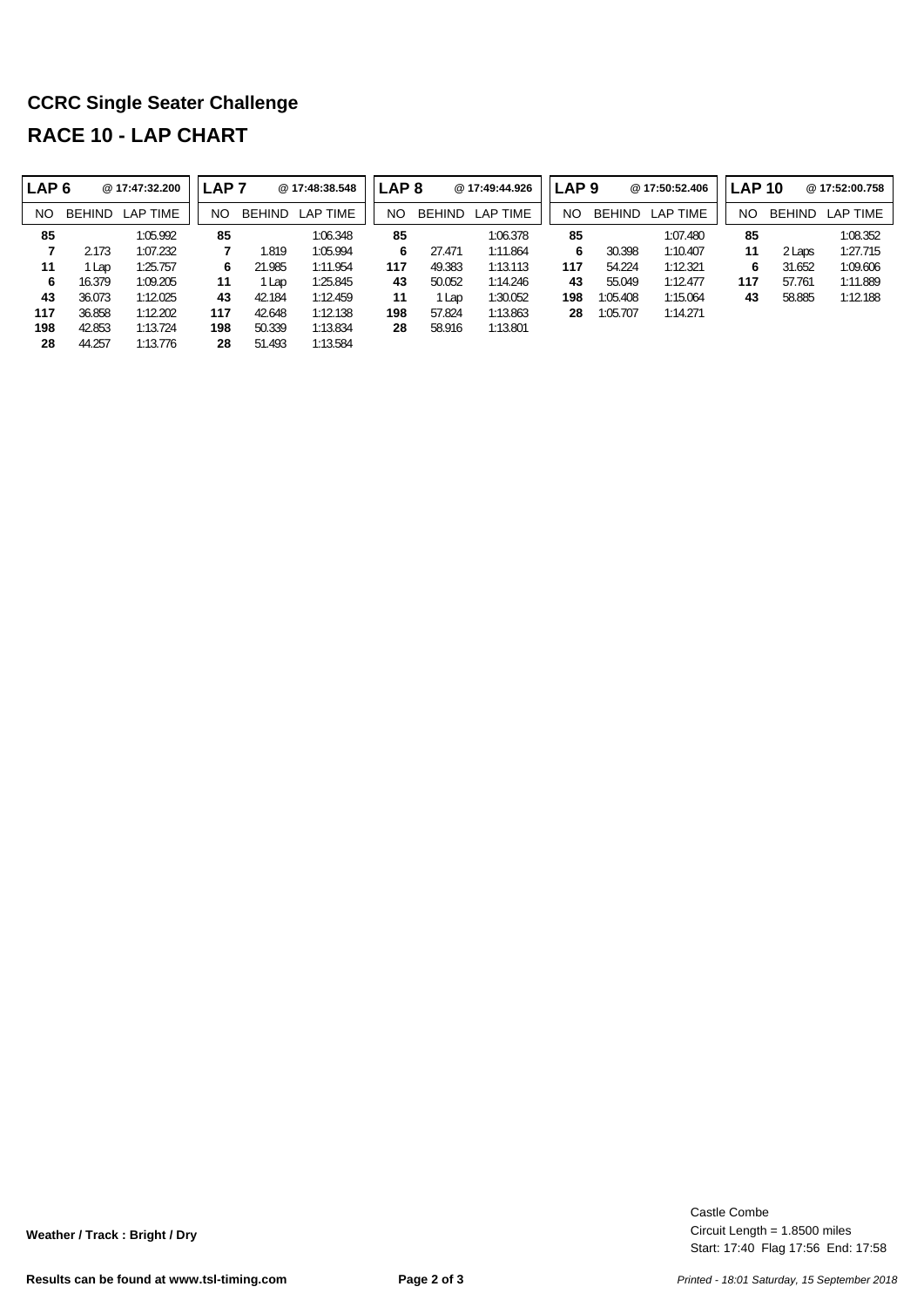# **CCRC Single Seater Challenge RACE 10 - LAP CHART**

| <b>LAP 11</b> |               | @17:53:09.484   | <b>LAP 12</b> |               | @17:54:21.379 | <b>LAP 13</b> |               | @17:55:32.467   | <b>LAP 14</b> |               | @17:56:41.315   |
|---------------|---------------|-----------------|---------------|---------------|---------------|---------------|---------------|-----------------|---------------|---------------|-----------------|
| NO            | <b>BEHIND</b> | <b>LAP TIME</b> | NO            | <b>BEHIND</b> | LAP TIME      | ΝO            | <b>BEHIND</b> | <b>LAP TIME</b> | NO            | <b>BEHIND</b> | <b>LAP TIME</b> |
| 85            |               | 1:08.726        | 85            |               | 1:11.895      | 85            |               | 1:11.088        | 85            |               | 1:08.848        |
| 198           | 1 Lap         | 1:14.423        | 198           | 1 Lap         | 1:13.522      | 198           | 1 Lap         | 1:13.349        | 198           | 1 Lap         | 1:13.812        |
| 28            | 1 Lap         | 1:14.613        | 28            | 1 Lap         | 1:13.588      | 28            | 1 Lap         | 1:13.397        | 28            | 1 Lap         | 1:13.790        |
| 11            | 2 Laps        | 1:29.482        | 6             | 31.775        | 1:10.800      | 6             | 30.741        | 1:10.054        | 6             | 34.688        | 1:12.795        |
| 6             | 32.870        | 1:09.944        | 11            | 2 Laps        | 1:30.000      | 117           | 1:03.050      | 1:13.646        | 117           | 1:07.126      | 1:12.924        |
| 117           | 1:00.539      | 1:11.504        | 117           | 1:00.492      | 1:11.848      | 11            | 2 Laps        | 1:27.101        | 43            | 1:10.704      | 1:13.213        |
| 43            | 1:02.127      | 1:11.968        | 43            | 1:04.201      | 1:13.969      | 43            | 1:06.339      | 1:13.226        | 11            | 2 Laps        | 1:45.176        |

Start: 17:40 Flag 17:56 End: 17:58 Circuit Length = 1.8500 miles Castle Combe

**Weather / Track : Bright / Dry**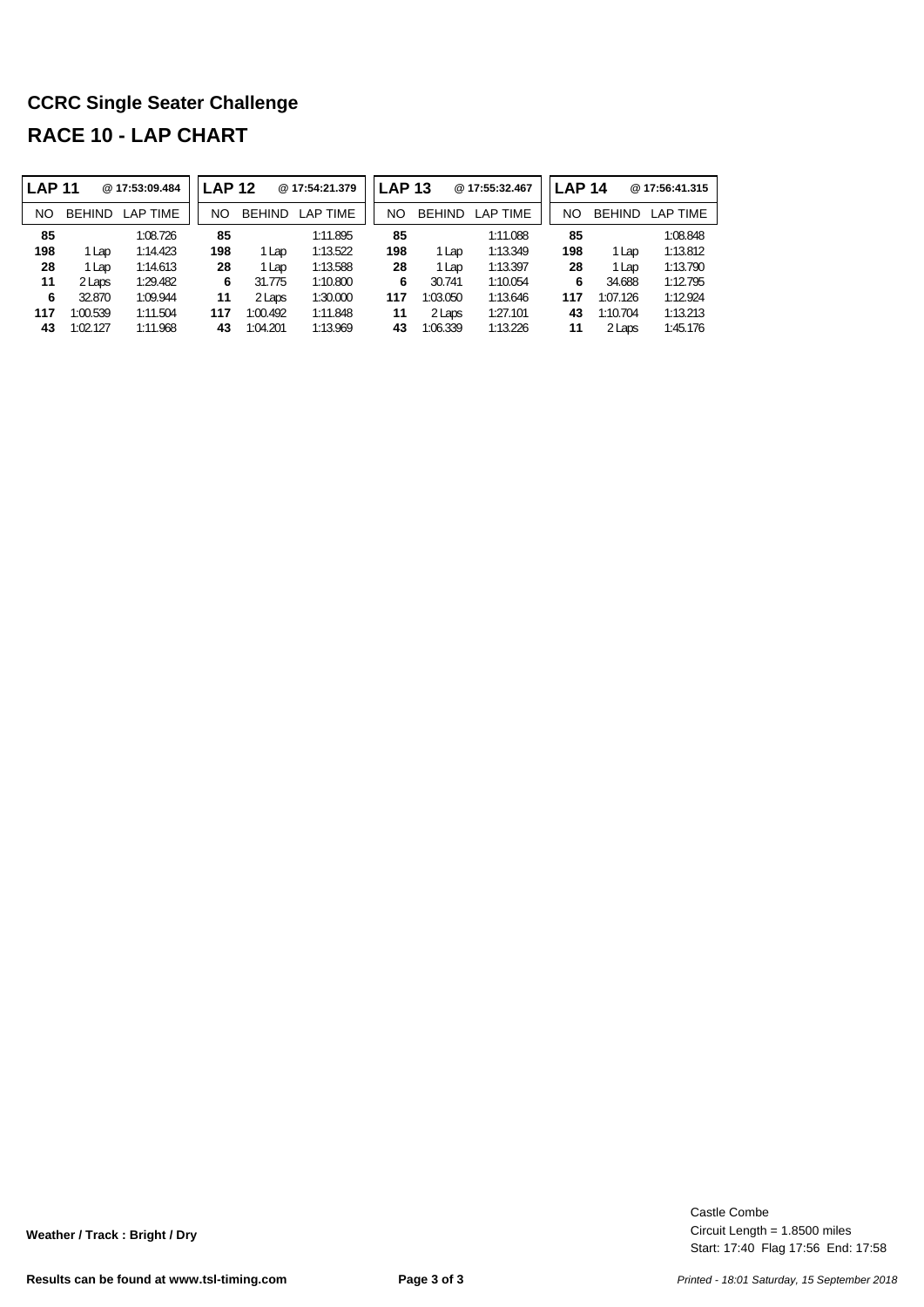# **CCRC Single Seater Challenge RACE 10 - LAP ANALYSIS**

| DIFF = Difference To Personal Best Lap |  |
|----------------------------------------|--|
|----------------------------------------|--|

| P1               | 85 James DREW- WILLIAMS     |                |                  |                              |
|------------------|-----------------------------|----------------|------------------|------------------------------|
| LAP              | <b>LAP TIME</b>             | DIFF           | MPH              | TIME OF DAY                  |
| $1 -$            | 1:13.420                    | 7.428          | 90.71            | 17:41:59.406                 |
| $2 -$            | 1:07.331                    | 1.339          | 98.91            | 17:43:06.737                 |
| $3 -$            | 1:06.811                    | 0.819          | 99.68            | 17:44:13.548                 |
| 4 -              | $1:06.236$ (2)              | 0.244          | 100.55           | 17:45:19.784                 |
| 5 -              | 1:06.424                    | 0.432          | 100.26           | 17:46:26.208                 |
| 6 -<br>7 -       | 1:05.992(1)<br>1:06.348 (3) | 0.356          | 100.92<br>100.38 | 17:47:32.200<br>17:48:38.548 |
| 8 -              | 1:06.378                    | 0.386          | 100.33           | 17:49:44.926                 |
| 9 -              | 1:07.480                    | 1.488          | 98.69            | 17:50:52.406                 |
| $10 -$           | 1:08.352                    | 2.360          | 97.43            | 17:52:00.758                 |
| $11 -$           | 1:08.726                    | 2.734          | 96.90            | 17:53:09.484                 |
| $12 -$           | 1:11.895                    | 5.903          | 92.63            | 17:54:21.379                 |
| 13 -             | 1:11.088                    | 5.096          | 93.68            | 17:55:32.467                 |
| $14 -$           | 1:08.848                    | 2.856          | 96.73            | 17:56:41.315                 |
| P <sub>2</sub>   | <b>6 Peter VENN</b>         |                |                  |                              |
| LAP              | <b>LAP TIME</b>             | <b>DIFF</b>    | <b>MPH</b>       | TIME OF DAY                  |
| 1 -              | 1:17.161                    | 8.396          | 86.31            | 17:42:03.147                 |
| 2 -              | $1:09.150$ (3)              | 0.385          | 96.31            | 17:43:12.297                 |
| 3 -              | 1:08.765(1)                 |                | 96.85            | 17:44:21.062                 |
| $4 -$<br>5 -     | 1:09.283<br>$1:09.029$ (2)  | 0.518<br>0.264 | 96.12<br>96.48   | 17:45:30.345<br>17:46:39.374 |
| 6 -              | 1:09.205                    | 0.440          | 96.23            | 17:47:48.579                 |
| $7 -$            | 1:11.954                    | 3.189          | 92.55            | 17:49:00.533                 |
| 8 -              | 1:11.864                    | 3.099          | 92.67            | 17:50:12.397                 |
| 9 -              | 1:10.407                    | 1.642          | 94.59            | 17:51:22.804                 |
| $10 -$           | 1:09.606                    | 0.841          | 95.68            | 17:52:32.410                 |
| 11 -             | 1:09.944                    | 1.179          | 95.21            | 17:53:42.354                 |
| $12 -$           | 1:10.800                    | 2.035          | 94.06            | 17:54:53.154                 |
|                  |                             |                |                  |                              |
| $13 -$           | 1:10.054                    | 1.289          | 95.06            | 17:56:03.208                 |
| $14 -$           | 1:12.795                    | 4.030          | 91.49            | 17:57:16.003                 |
| P <sub>3</sub>   | 117 Chris LORD              |                |                  |                              |
| LAP              | <b>LAP TIME</b>             | <b>DIFF</b>    | <b>MPH</b>       | TIME OF DAY                  |
| 1 -              | 1:19.033                    | 7.529          | 84.26            | 17:42:05.019                 |
| 2 -              | 1:12.643                    | 1.139          | 91.68            | 17:43:17.662                 |
| 3 -              | 1:14.058                    | 2.554          | 89.92            | 17:44:31.720                 |
| 4 -<br>5 -       | 1:12.834<br>1:12.302        | 1.330<br>0.798 | 91.44<br>92.11   | 17:45:44.554<br>17:46:56.856 |
| ნ -              | 1:12.202                    | 0.698          | 92.24            | 17:48:09.058                 |
| 7 -              | 1:12.138                    | 0.634          | 92.32            | 17:49:21.196                 |
| 8 -              | 1:13.113                    | 1.609          | 91.09            | 17:50:34.309                 |
| 9 -              | 1:12.321                    | 0.817          | 92.08            | 17:51:46.630                 |
| $10 -$           | $1:11.889$ (3)              | 0.385          | 92.64            | 17:52:58.519                 |
| $11 -$           | 1:11.504(1)                 |                | 93.14            | 17:54:10.023                 |
| $12 -$           | 1:11.848 (2)                | 0.344          | 92.69            | 17:55:21.871                 |
| $13 -$<br>$14 -$ | 1:13.646<br>1:12.924        | 2.142<br>1.420 | 90.43<br>91.32   | 17:56:35.517<br>17:57:48.441 |
| <b>P4</b>        | 43<br><b>Aaron BARRON</b>   |                |                  |                              |
| LAP              | <b>LAP TIME</b>             | DIFF           | MPH              | TIME OF DAY                  |
| 1 -              | 1:19.767                    | 7.799          | 83.49            | 17:42:05.753                 |
| $2 -$            | 1:12.553                    | 0.585          | 91.79            | 17:43:18.306                 |
| 3 -              | 1:12.791                    | 0.823          | 91.49            | 17:44:31.097                 |
| 4 -              | 1:12.339                    | 0.371          | 92.06            | 17:45:43.436                 |
| 5 -              | 1:12.812                    | 0.844          | 91.46            | 17:46:56.248                 |
| $6 -$            | $1:12.025$ (2)              | 0.057          | 92.46            | 17:48:08.273                 |
| $7 -$<br>8 -     | 1:12.459<br>1:14.246        | 0.491<br>2.278 | 91.91<br>89.70   | 17:49:20.732<br>17:50:34.978 |

**Weather / Track : Bright / Dry**

| DIFF = Difference To Personal Best Lap |                             |                |                 |                              |  |  |  |  |
|----------------------------------------|-----------------------------|----------------|-----------------|------------------------------|--|--|--|--|
| 9 -                                    | 1:12.477                    | 0.509          | 91.89           | 17:51:47.455                 |  |  |  |  |
| $10 -$                                 | $1:12.188$ (3)              | 0.220          | 92.25           | 17:52:59.643                 |  |  |  |  |
| 11 -                                   | 1:11.968(1)                 |                | 92.54           | 17:54:11.611                 |  |  |  |  |
| $12 -$                                 | 1:13.969                    | 2.001          | 90.03           | 17:55:25.580                 |  |  |  |  |
| $13 -$                                 | 1:13.226                    | 1.258          | 90.95           | 17:56:38.806                 |  |  |  |  |
| $14 -$                                 | 1:13.213                    | 1.245          | 90.96           | 17:57:52.019                 |  |  |  |  |
| P <sub>5</sub><br>198 Rodney TOFT      |                             |                |                 |                              |  |  |  |  |
| LAP                                    | <b>LAP TIME</b>             | <b>DIFF</b>    | MPH             | <b>TIME OF DAY</b>           |  |  |  |  |
| $1 -$                                  | 1:20.814                    | 7.465          | 82.41           | 17:42:06.800                 |  |  |  |  |
| $2 -$                                  | 1:13.476<br>(3)             | 0.127          | 90.64           | 17:43:20.276                 |  |  |  |  |
| 3 -                                    | 1:13.402<br>(2)             | 0.053          | 90.73           | 17:44:33.678                 |  |  |  |  |
| 4 -                                    | 1:13.786                    | 0.437          | 90.26           | 17:45:47.464                 |  |  |  |  |
| $5 -$                                  | 1:13.865                    | 0.516          | 90.16           | 17:47:01.329                 |  |  |  |  |
| 6 -                                    | 1:13.724                    | 0.375          | 90.33           | 17:48:15.053                 |  |  |  |  |
| $7 -$                                  | 1:13.834                    | 0.485          | 90.20           | 17:49:28.887                 |  |  |  |  |
| 8 -                                    | 1:13.863                    | 0.514          | 90.16           | 17:50:42.750                 |  |  |  |  |
| 9 -                                    | 1:15.064                    | 1.715          | 88.72           | 17:51:57.814                 |  |  |  |  |
| $10 -$                                 | 1:14.423                    | 1.074          | 89.48           | 17:53:12.237                 |  |  |  |  |
| 11 -                                   | 1:13.522                    | 0.173          | 90.58           | 17:54:25.759                 |  |  |  |  |
| 12 -                                   | 1:13.349(1)                 |                | 90.79           | 17:55:39.108                 |  |  |  |  |
| $13 -$                                 | 1:13.812                    | 0.463          | 90.22           | 17:56:52.920                 |  |  |  |  |
|                                        |                             |                |                 |                              |  |  |  |  |
| P <sub>6</sub>                         | <b>28 Tom HAWKINS</b>       |                |                 |                              |  |  |  |  |
| LAP                                    | <b>LAP TIME</b>             | <b>DIFF</b>    | <b>MPH</b>      | <b>TIME OF DAY</b>           |  |  |  |  |
| $1 -$                                  | 1:21.257                    | 7.860          | 81.96           | 17:42:07.243                 |  |  |  |  |
| $2 -$                                  | 1:13.920                    | 0.523          | 90.09           | 17:43:21.163                 |  |  |  |  |
| 3 -                                    | 1:14.028                    | 0.631          | 89.96           | 17:44:35.191                 |  |  |  |  |
| 4 -                                    | 1:13.892                    | 0.495          | 90.13           | 17:45:49.083                 |  |  |  |  |
| 5 -                                    | 1:13.598                    | 0.201          | 90.49           | 17:47:02.681                 |  |  |  |  |
| 6 -                                    | 1:13.776                    | 0.379          | 90.27           | 17:48:16.457                 |  |  |  |  |
| $7 -$                                  | 1:13.584<br>(2)             | 0.187          | 90.50           | 17:49:30.041                 |  |  |  |  |
| 8 -                                    | 1:13.801                    | 0.404          | 90.24           | 17:50:43.842                 |  |  |  |  |
| 9 -                                    | 1:14.271                    | 0.874          | 89.67           | 17:51:58.113                 |  |  |  |  |
| $10 -$                                 | 1:14.613                    | 1.216          | 89.26           | 17:53:12.726                 |  |  |  |  |
| 11 -                                   | 1:13.588<br>(3)             | 0.191          | 90.50           | 17:54:26.314                 |  |  |  |  |
| 12 -                                   | 1:13.397(1)                 |                | 90.73           | 17:55:39.711                 |  |  |  |  |
| $13 -$                                 | 1:13.790                    | 0.393          | 90.25           | 17:56:53.501                 |  |  |  |  |
| P7                                     | <b>11 Rachel LOVETT</b>     |                |                 |                              |  |  |  |  |
| LAP                                    | <b>LAP TIME</b>             | <b>DIFF</b>    | <b>MPH</b>      | TIME OF DAY                  |  |  |  |  |
| 1 -                                    |                             |                |                 |                              |  |  |  |  |
|                                        | 1:28.155                    | 8.573          | 75.54           | 17:42:14.141                 |  |  |  |  |
| 2 -                                    | 1:19.582(1)                 |                | 83.68           | 17:43:33.723                 |  |  |  |  |
| $3 -$                                  | 1:22.356<br>(2)             | 2.774          | 80.86           | 17:44:56.079                 |  |  |  |  |
| 4 -                                    | 1:23.722<br>(3)             | 4.140          | 79.54           | 17:46:19.801                 |  |  |  |  |
| $5 -$                                  | 1:25.757                    | 6.175          | 77.66           | 17:47:45.558                 |  |  |  |  |
| 6 -                                    | 1:25.845                    | 6.263          | 77.58           | 17:49:11.403                 |  |  |  |  |
| 7 -                                    | 1:30.052                    | 10.470         | 73.95           | 17:50:41.455                 |  |  |  |  |
| 8 -                                    | 1:27.715                    | 8.133          | 75.92           | 17:52:09.170                 |  |  |  |  |
| 9 -                                    | 1:29.482                    | 9.900          | 74.42           | 17:53:38.652                 |  |  |  |  |
| $10 -$                                 | 1:30.000                    | 10.418         | 74.00           | 17:55:08.652                 |  |  |  |  |
| 11 -                                   | 1:27.101                    | 7.519          | 76.46           | 17:56:35.753                 |  |  |  |  |
| $12 -$                                 | 1:45.176                    | 25.594         | 63.32           | 17:58:20.929                 |  |  |  |  |
| P8                                     | 7 Geoff FERN                |                |                 |                              |  |  |  |  |
| LAP                                    | LAP TIME                    | DIFF           | MPH             | TIME OF DAY                  |  |  |  |  |
| $1 -$                                  |                             |                |                 |                              |  |  |  |  |
|                                        | 1:12.971                    | 6.977          | 91.26           | 17:41:58.957                 |  |  |  |  |
| $2 -$<br>3 -                           | 1:07.403<br>1:06.447<br>(2) | 1.409<br>0.453 | 98.80<br>100.23 | 17:43:06.360<br>17:44:12.807 |  |  |  |  |
| 4 -                                    | 1:06.488<br>(3)             | 0.494          | 100.16          | 17:45:19.295                 |  |  |  |  |

Castle Combe

> Start: 17:40 Flag 17:56 End: 17:58 Circuit Length = 1.8500 miles